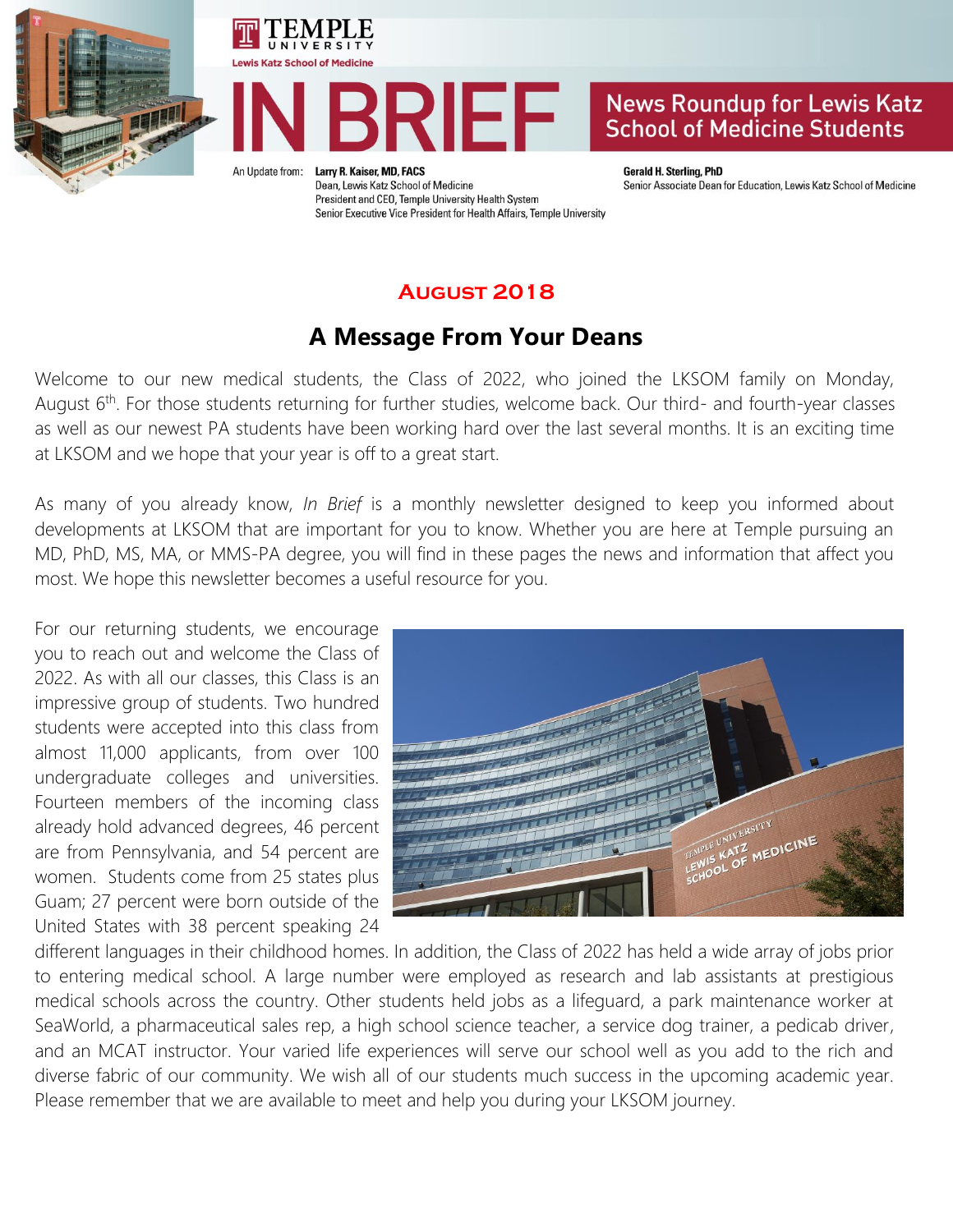### **Welcome From Student Government**

Welcome to the 2018-2019 year at Lewis Katz School of Medicine (LKSOM)! My name is Brent Halsey. I am a fourth-year medical student and president of the Executive Board of the Student Government Association (SGA). Whether you spent the summer on clinical rotations, volunteering abroad, or relaxing before the start of medical school, the rest of the members of SGA and I would like to welcome all of the students to the start of a new year.

We are happy to see fresh new faces on campus from the Class of 2022, and hope you are already starting to feel at home at Temple. We also hope you enjoyed the College Cup last Friday, especially those of you in Montier/Parkinson College, winners of the 2017-2018 Tournament! This event, which began with my class, LKSOM 2019, has become an important tradition and we are thrilled it has grown into the exciting College Tournament that we have today. We'd like to thank everyone who participated and helped plan this event. There will be many more throughout the year as we continue to foster Temple and college pride.

The Student Government is involved in many aspects of student life on campus. We represent you directly to the administration, advocate for and manage the annual budget for the student clubs, and plan activities throughout the year like the College Tournament, among many other things. For M1s who are not familiar, the Student Government Association (SGA) funds more than 50 groups across many areas of interest. In general, the clubs fall into the following categories: Student Associations, Specialty Interests, Community Service, and Enrichment Groups. We'll feature an update from a selected club each month in this newsletter, in order to provide a feel for the broad range of interests and involvement of Temple's student body. Also, keep an eye out for biweekly e-mails from the executive board that will let you know what events are being hosted by clubs each week (often with free lunch!).

If you are interested in what is happening with SGA, we meet once a month at our General Student Body Meeting to discuss updates with leaders of student clubs. The first meeting will be at 12:00 noon on Wednesday, August 29<sup>th</sup> (location to be announced). All are welcome to participate in this meeting.

SGA is also active on social media. Follow us on Facebook at "[Temple Medical Student Government Association](https://www.facebook.com/templemedsga/?ref=br_rs)," on Twitter at @TempleMedSGA, and on Instagram at @LKSOMSGA. We'll post updates about the happenings in the student government, but also activities and updates from the med school in general. Finally, remember that the SGA website [www.templemedsga.com](http://www.templemedsga.com/) is full of resources from a weekly calendar of events, to information about hosting an event through a student group, to contact information for your college's OWLs (Our Wellness Liaisons). Any time I have a question I still look to this website as my first resource. We update it regularly throughout the year, and new helpful content is always being added as it becomes available.

We are looking forward to seeing you all around campus, and hope that you will reach out if you have any questions or specific events or initiatives you would like to see from SGA in the coming year. Enjoy the end of the summer and start of a new year!

> Brent Halsey brent.halsey@temple.edu President, Class of 2019 President, LKSOM SGA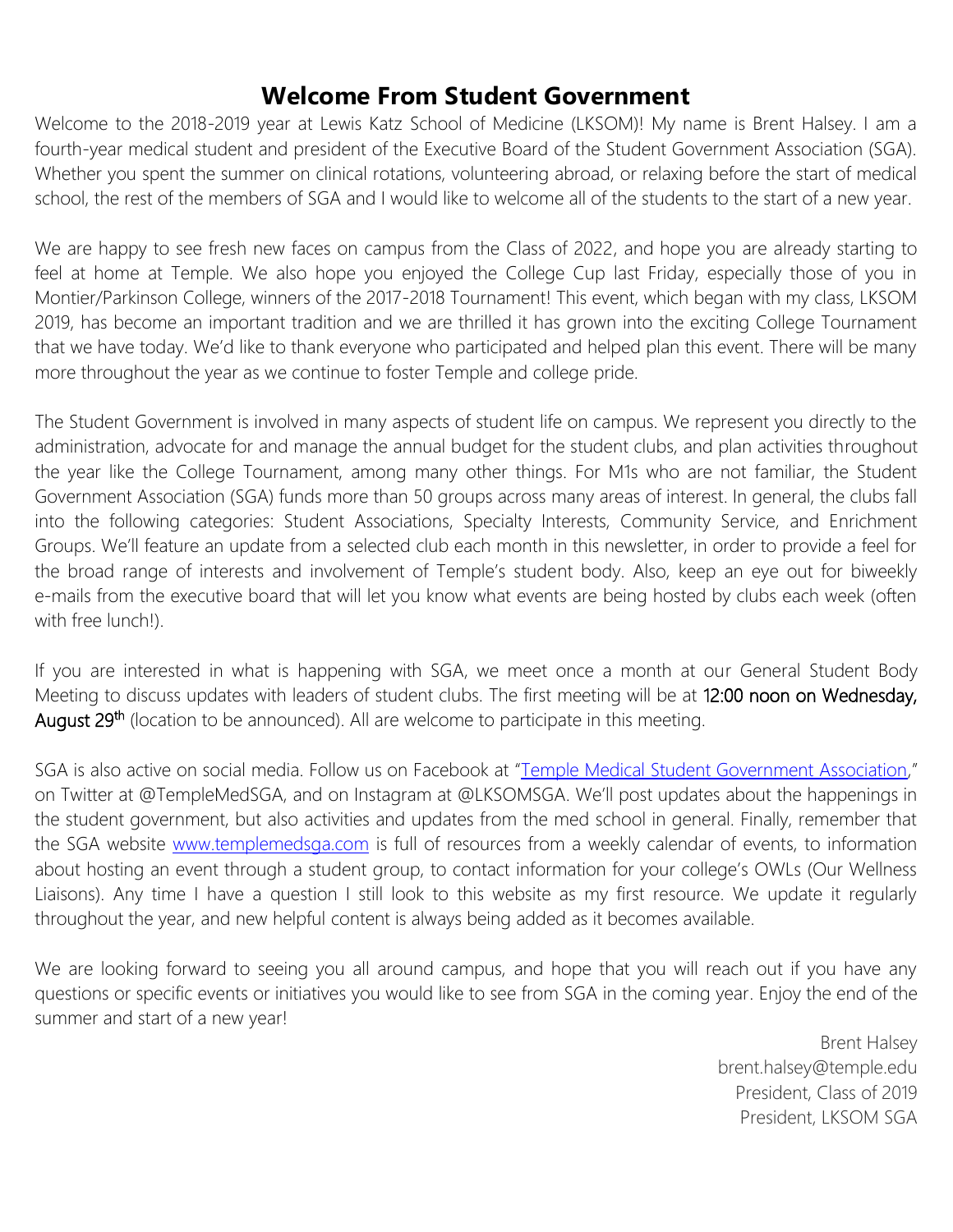## **Money Matters**

Worrying about money can be overwhelming and stressful, but it doesn't have to be. Each student, regardless of financial aid status (and required assignment, when applicable), should create a monthly budget. Setting up and using a budget during medical school will help you establish and develop good financial habits early. This is not only important during medical school, but also in residency (and beyond!). Budgets will help you track what your required expenses are, how much loan to borrow (if applicable), where you are spending your money, and where you might be able to cut back; have enough money for your needs and some wants; and move toward your short- and long-term savings goals.



Find a template that helps you the most and that you will stick with! Excel spreadsheet (the financial aid office has one), apps (many are free), or a notebook are ways to keep track.

The Association of American Medical Colleges (AAMC) has great resources on their website as well—articles, tips, and webinars. They're all free, so be sure to take advantage at [www.aamc.org.](http://www.aamc.org/)

If you'd like to review your budget or need some help getting started,

please reach out and make an appointment: [lisa.duncan@temple.edu.](mailto:lisa.duncan@temple.edu)



You said: Last spring, we surveyed students about Wellness programming and 88 percent of respondents said that they'd like a lunchtime talk on medical student burnout.

We did: The Our Wellness Liaisons (OWLs) will be hosting an interactive discussion on the topic on Wednesday, August 29 from 12-1:00 p.m. in MERB 217 with **Dr. Susan Gersh** facilitating.

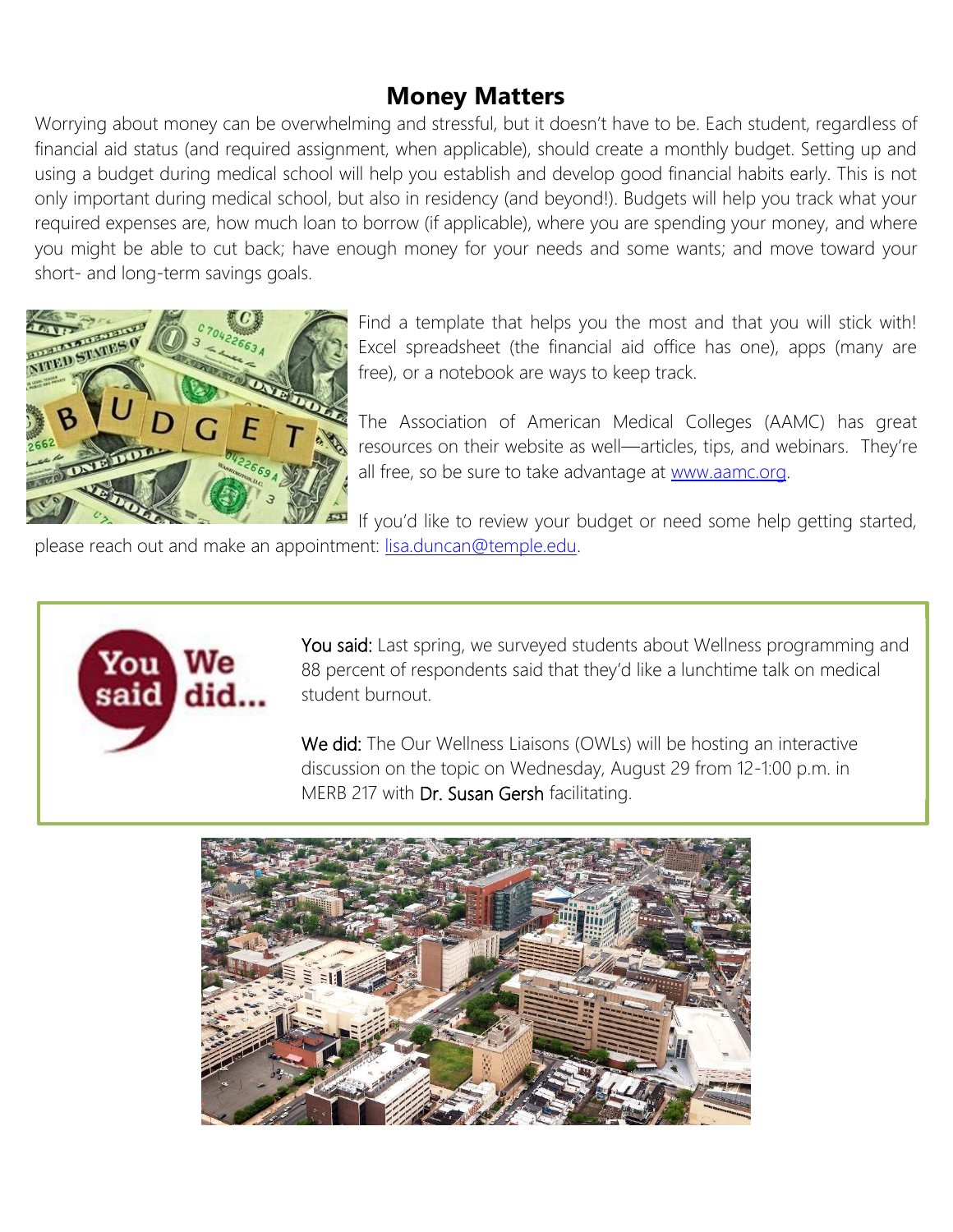# **Lifestyle Medicine for Medical Students**

By Nina Prabhu, MD *"Our bodies are our gardens, to which our wills are gardeners"*

This line from Shakespeare's *Othello* perfectly conveys the essence of Lifestyle Medicine to me. As a practicing hospitalist, I bear witness to multiple admissions stemming from poorly managed chronic, preventable diseases. I aim to use my skills in both internal medicine and lifestyle medicine to help my patients make better life choices specifically regarding their diet, exercise, sleep, and mindfulness. However, how will patients take lifestyle advice seriously if their physicians are themselves skipping lunch routinely, rarely exercising, and only sleeping four hours a night?

As the airlines suggest, a passenger must place the oxygen mask on him- or herself first before helping others; we, as physicians, must maintain our health to be able to care for others, and these lifestyle habits develop from our first day in medical school. While there is no way to alleviate the sheer volume of medical knowledge that medical students must learn, the way in which we approach this daunting task can change. Just as we so aptly organize our study schedule before exams, we must just as decisively schedule in at least 150 minutes of moderate-intensity exercise per week. As much as it may seem that taking that time away from the books will impede our learning, it actually provides the breaks our minds need to learn better when we do return to studying. According to a study done at



the University of British Columbia, regular aerobic exercise in older women actually increased hippocampal volume! There is also ample evidence in the literature, including the Duke SMILE study, which demonstrates that exercise treats mild depression. Medical students are particularly susceptible to anxiety and depression given the great expectations to learn vast amounts of information quickly.

Being mindful of the stress these expectations can cause a person is another important facet of lifestyle medicine. Anxiety is an expected symptom of being a medical student and recognizing that symptom helps us deal with it better. While we may not be able to change the expectations of medical school, we can change how we deal with the stress and anxiety. While exercise may provide an outlet to mitigate stress, so can the people around us. Fellow students along with faculty and staff are excellent resources, and of course, the Temple OWLs (Our Wellness Liaisons). Whether you use mindfulness apps or go to a yoga class like the one provided at school on August 27<sup>th</sup>, manage your stress with the same commitment as you manage your study schedule. Perhaps you can get further ideas from Dr. Gersh's talk on "Medical Student Burnout" on August 29<sup>th</sup>.



Sleep is another important component of well-being and lifestyle changes. While each person requires a different amount of sleep, we all require enough quality sleep to learn and function effectively. There is always that fine balance of how many extra hours can I stay awake and cram without crashing during the exam? Can we allow ourselves a minimum of 6 hours to sleep before an exam and accept that we are humans, not robots?

*Continued on next page*